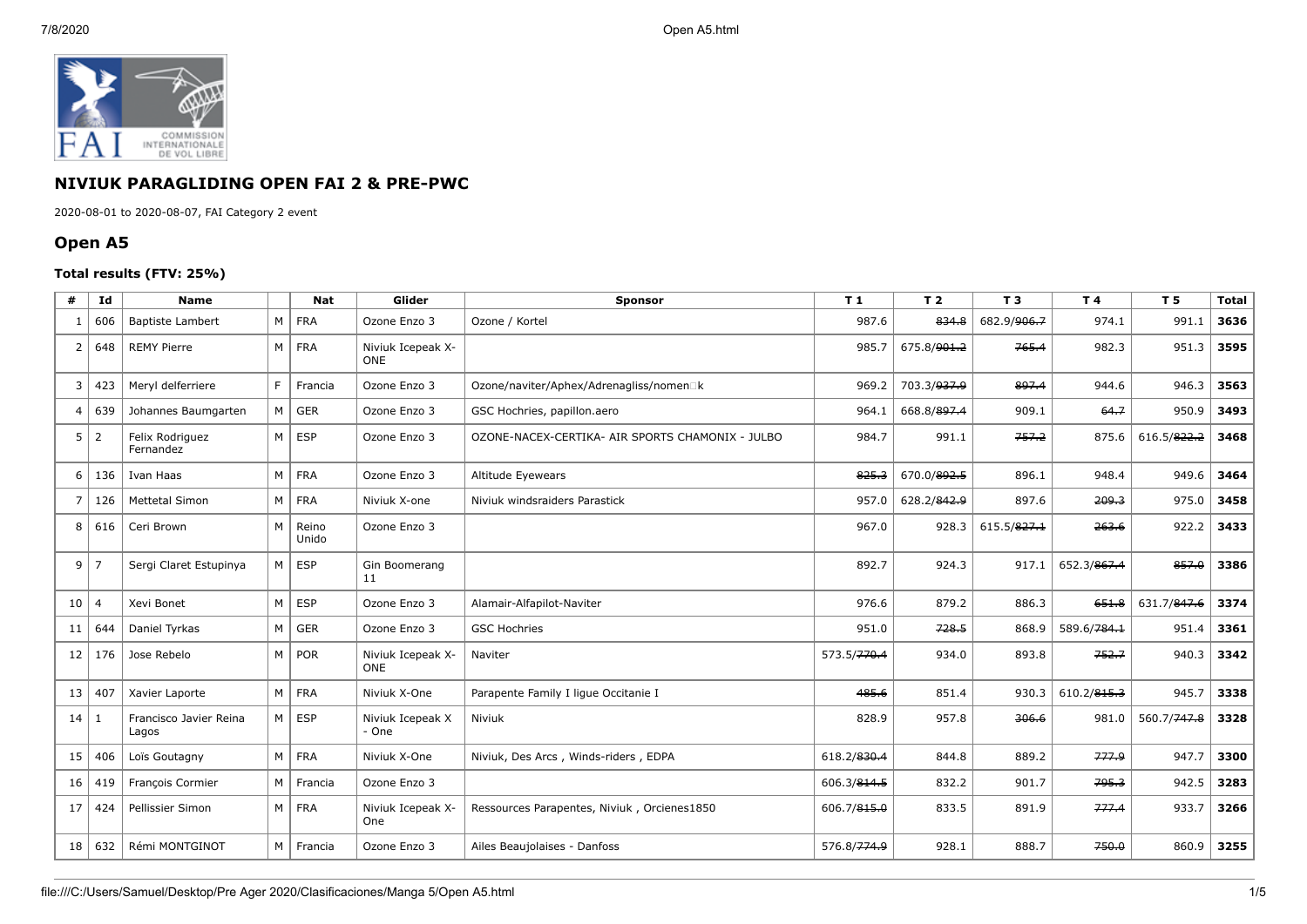| #  | Id  | <b>Name</b>               |          | <b>Nat</b> | Glider                          | <b>Sponsor</b>                                                   | T <sub>1</sub>          | T <sub>2</sub>          | T 3                     | T 4                     | T <sub>5</sub>                | <b>Total</b> |
|----|-----|---------------------------|----------|------------|---------------------------------|------------------------------------------------------------------|-------------------------|-------------------------|-------------------------|-------------------------|-------------------------------|--------------|
| 19 | 145 | Adrien RAISSON            | M        | <b>FRA</b> | Ozone Enzo 3                    | Pôle Espoir Font Romeu / Darentasia / Neo                        | 908.6                   | 842.7                   | 887.6                   | 601.6/800.0             | 522.8                         | 3241         |
| 20 | 158 | Nicolas DINH              | М        | <b>FRA</b> | Ozone Zeno                      | Equipe de ligue Occitanie)   Alixa                               | 430.1                   | 818.7                   | 888.8                   | 565.0/754.9             | 923.6                         | 3196         |
| 21 | 122 | Victor Boudet             | М        | <b>FRA</b> | Ozone Enzo 3                    | Pole espoir vol libre / Pointe Ardennes parapente                | 567.2/762.0             | 777.7                   | 898.3                   | 745.9                   | 923.6                         | 3167         |
| 22 | 619 | Simon Gartner             | M        | <b>FRA</b> | Flow Spectra                    | Flow                                                             | 861.1                   | 919.7                   | 439.6                   | 559.2/748.0             | 802.0                         | 3142         |
| 23 | 610 | vargas thibaut            | M        | <b>FRA</b> | Ozone Enzo 3                    | Ligue Occitanie Parapente / SLAT / WAGGA                         | 565.5/ <del>755.1</del> | 942.2                   | 264.9                   | 774.4                   | 859.3                         | 3141         |
| 23 | 401 | Lombardi Gregoire         | M        | <b>FRA</b> | Ozone Enzo 3                    | pole espoir font romeu / departement AIN / region Rhone<br>Alpes | 768.3                   | 522.5                   | 882.7                   | 568.7/ <del>756.3</del> | 921.0                         | 3141         |
| 25 | 651 | Yann livinec              | M        | Francia    | Ozone Zeno                      |                                                                  | 831.8                   | 573.9/ <del>770.0</del> | 872.5                   | 760.0                   | 855.9                         | 3134         |
| 26 | 608 | <b>Constance Mettetal</b> | F.       | <b>FRA</b> | Ozone Enzo 3                    |                                                                  | 819.1                   | 558.7/ <del>749.6</del> | 874.4                   | 711.5                   | 859.8                         | 3112         |
| 27 | 629 | Dan Girdea                | M        | Suecia     | Ozone Zeno                      |                                                                  | 442.9                   | 823.4                   | 775.5                   | 557.3/ <del>744.7</del> | 916.2                         | 3072         |
| 28 | 25  | David Villarta            | M        | <b>ESP</b> | Ozone Enzo 3                    | VILLARTA Family,                                                 | 560.5/744.1             | 770.2                   | 986.8                   | 746.7                   | 519.8                         | 3064         |
| 29 | 602 | Lambert Cyril             | M        | Francia    | Ozone Enzo 2                    |                                                                  | 817.3                   | 585.7/ <del>785.8</del> | 864.5                   | 737.5                   | 791.5                         | 3059         |
| 30 | 604 | Rémi Bourdelle            | M        | <b>FRA</b> | Ozone Enzo 3                    | Les Ailes du Mont-Blanc                                          | 290.2                   | 566.5/ <del>754.7</del> | 874.4                   | 754.6                   | 861.0                         | 3057         |
| 31 | 3   | Miguel Diaz Ruiz          | M        | <b>ESP</b> | Niviuk Icepeak X-<br><b>ONE</b> | Niviuk                                                           | 279.4                   | 894.6                   | 894.7                   | 861.2                   | 350.1/ <del>466.4</del>       | 3001         |
| 32 | 649 | Jacques Fournier          | M        | Francia    | Ozone Enzo 3                    | Stodeus / woody Valley /parateam                                 | 811.2                   | 563.5/ <del>751.5</del> | 469.6                   | 758.3                   | 862.0                         | 2995         |
| 33 | 66  | Andres Agredo Perez       | M        | COL        | Ozone Zeno                      |                                                                  | 780.1                   | 764.1                   | 888.6                   | 555.1/ <del>738.2</del> | 714.1                         | 2988         |
| 34 | 617 | Mouquet Nicolas           | M        | <b>FRA</b> | Ozone Enzo 3                    | <b>Aplied Materials</b>                                          | 844.4                   | 528.9/705.4             | 448.5                   | 749.5                   | 859.5                         | 2982         |
| 35 | 642 | Peter Kozisek             | M        | CZE        | Ozone Enzo 3                    | <b>SILP MARRACHOV</b>                                            | 759.5                   | 772.2                   | 294.0                   | 554.7/ <del>741.9</del> | 841.1                         | 2928         |
| 36 | 630 | Martin Kubicek            | M        | CZE        | Ozone Enzo 3                    |                                                                  | 783.1                   | 175.7                   | 806.0                   | 476.5/633.6             | 850.9                         | 2917         |
| 37 | 185 | Miki ventaja diaz         | M        | ESP        | NIviuk Icepeak X-<br>one        |                                                                  | 808.5                   | 171.8                   | 822.4                   | 766.4                   | 477.8/633.5                   | 2875         |
| 38 | 623 | Gilet Valentin            | M        | Francia    | Ozone Zeno                      | <b>BGD</b>                                                       | 831.2                   | 211.7                   | 885.8                   | 754.9                   | 380.1/504.0                   | 2852         |
| 39 | 600 | Marek Robel               | M        | Polonia    | <b>UP Guru</b>                  | www.diagmatic.pl, www.nextbank.ph                                | 305.1/409.8             | 796.8                   | 817.8                   | 247.2                   | 856.9                         | 2777         |
| 40 | 605 | Jan Rentowski             | M        | POL        | UP Meru                         | gringofly.com High Adventure UP Paragliders                      | 288.9                   | 770.7                   | 872.8                   | 347.6/ <del>464.5</del> | 784.7                         | 2776         |
| 41 | 624 | jules Perrin              | M        | <b>FRA</b> | Ozone Zeno                      | fly fat                                                          | 435.3                   | 724.6                   | 885.1                   | 778.6                   | 384.6/512.4                   | 2773         |
| 42 | 182 | Eusebio soares            | M        | <b>POR</b> | Enzo 3                          | 3ssolar                                                          | 175.3                   | 866.4                   | 334.2/445.8             | 689.5                   | 855.6                         | 2746         |
| 43 | 138 | <b>Arthur Moindrot</b>    | М        | <b>FRA</b> | Ozone Enzo 3                    | Pole espoir vol libre, Kortel Design                             | 827.7                   | 825.7                   | 231.6/ <del>311.2</del> | 245.7                   | 841.1                         | 2726         |
| 44 | 74  | Lorenzo nadali            |          | $M$ ITA    | Gin Boomerang<br>11             | scientific team                                                  | 752.2                   | 900.4                   | 270.0                   | 320.6/428.9             | 751.8                         | 2725         |
| 45 | 601 | Jules Croibier            |          | $M$ FRA    | Ozone Enzo 3                    |                                                                  | 763.3                   | 827.7                   | 333.1/ <del>442.3</del> | 771.6                   | 219.3                         | 2696         |
| 46 | 26  | Oriol Cervelló Nogués     | M        | <b>ESP</b> | Ozone Zeno                      | Munich Life University                                           | 706.0                   | 763.0                   | 328.0                   | 746.2                   | 479.4/ <del>639.3</del>       | 2695         |
| 47 | 17  | Xavier Berneda            | $M \mid$ | ESP        | Ozone Enzo 3                    | MunichSports.com - Parashop.es - FlyFox - DuuoShoes.com          | 105.7                   | 696.8                   | 870.8                   |                         | 763.8 351.3/ <del>468.0</del> | 2683         |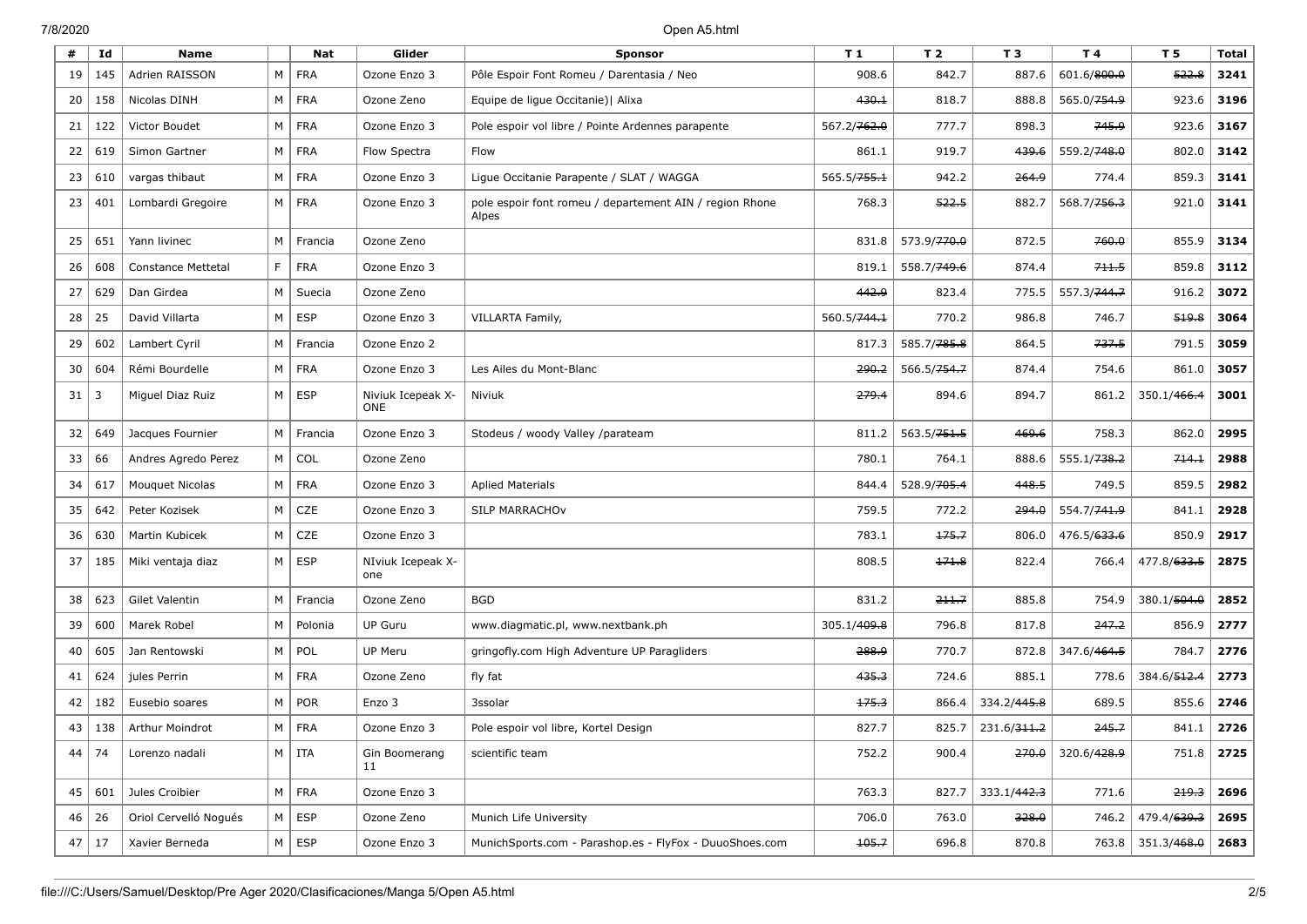| #  | Id  | <b>Name</b>                     |   | <b>Nat</b>        | Glider                          | <b>Sponsor</b>                                                               | T <sub>1</sub>          | T <sub>2</sub> | T <sub>3</sub>          | T4                      | T <sub>5</sub>          | <b>Total</b> |
|----|-----|---------------------------------|---|-------------------|---------------------------------|------------------------------------------------------------------------------|-------------------------|----------------|-------------------------|-------------------------|-------------------------|--------------|
| 48 | 9   | Jesus costa sanchez             | M | ESP               | Niviuk Icepeak X-<br><b>ONE</b> | Nivik españa - Mediterranean Paragliders.com-<br>parapentedesnivel.com-FAMUR | 763.3                   | 909.2          | 231.5/307.4             | 762.2                   | 147.9                   | 2666         |
| 49 | 625 | Pawel Bedynski                  | M | Polonia           | Ozone Zeno                      |                                                                              | 706.0                   | 708.1          | 267.7                   | 516.5/690.9             | 726.0                   | 2657         |
| 50 | 28  | Robinson Altieri Sánchez        | M | <b>ESP</b>        | Ozone Enzo 3                    | Micartera                                                                    | 729.6                   | 670.6          | 888.5                   | 430.5                   | 367.4/493.0             | 2656         |
| 51 | 611 | António José Tabanez<br>Fonseca |   | $M \mid POR$      | Ozone Enzo 3                    |                                                                              | و.197.9                 | 839.0          | 337.5/ <del>450.2</del> | 622.7                   | 852.8                   | 2652         |
| 52 | 259 | Matthias Kothe                  | M | <b>GER</b>        | Ozone Enzo 3                    | Nordeutsche Gleitschirmschule   KOMAT                                        | 28.0                    | 884.3          | 745.0                   | 139.3/186.1             | 858.2                   | 2627         |
| 53 | 650 | Boris Plamenov                  | M | $\vert$ ESP       | <b>UP Guru</b>                  | <b>DPARAPENTE</b>                                                            | 743.5                   | 764.3          | 58.3                    | 727.8                   | 331.2/441.7             | 2567         |
| 54 | 53  | Ivan Castro Villate             | M | ESP               | Ozone Zeno                      | <b>FVDA</b>                                                                  | 735.7                   | 758.5          | 258.6                   | 707.0                   | 356.7/475.7             | 2558         |
| 55 | 614 | Florin Iftinca                  | M | Rumania           | Ozone Mantra 7                  |                                                                              | 695.7                   | 752.6          | 730.2                   | 192.5                   | 373.3/500.9             | 2552         |
| 56 | 44  | Sergi Ballester Pi              | M | <b>ESP</b>        | Niviuk Peak 5                   |                                                                              | 253.6/ <del>338.6</del> | 764.9          | 250.1                   | 740.7                   | 723.5                   | 2483         |
| 57 | 24  | Daniel Gonzalez Rizo            | M | $\vert$ ESP       | Niviuk Peak 5                   | www.alfapilot.com                                                            | 712.2                   | 768.5          | $\theta$ . $\theta$     | 146.8/ <del>196.4</del> | 842.9                   | 2470         |
| 58 | 22  | Gorka Tornos zabala             | M | <b>ESP</b>        | Ozone Zeno                      | <b>FVDA</b>                                                                  | 213.0/ <del>282.7</del> | 223.0          | 982.0                   | 767.3                   | 491.9                   | 2454         |
| 59 | 628 | Victor Bergelin                 | M | Suecia            | Ozone Zeno                      |                                                                              | 189.1                   | 752.9          | 321.4/ <del>428.8</del> | 682.8                   | 655.6                   | 2413         |
| 60 | 400 | Claude LE MELLEC                | M | Francia           | Ozone Zeno                      |                                                                              | 745.9                   | 579.2          | 261.4                   | 371.0/ <del>496.3</del> | 693.3                   | 2389         |
| 61 | 222 | Stephan Hüttermann              | M | <b>GER</b>        | Ozone Enzo 3                    | Worldwidesail                                                                | 758.2                   | 40.4           | 779.1                   | 713.8                   | 55.1/73.0               | 2306         |
| 62 | 48  | Rodolfo Pérez Leunda            | M | ESP               | Ozone Zeno                      | Fed Vasca Deportes Aereos                                                    | 700.0                   | 745.3          | 0.0                     | 135.2/180.9             | 657.1                   | 2238         |
| 63 | 635 | Tim Roche                       | M | Francia           | Niviuk Peak 5                   |                                                                              | 400.8                   | 778.9          | 193.9/260.5             | 245.7                   | 852.4                   | 2226         |
| 64 | 224 | Adria Grau Alvarez              | M | ESP               | Niviuk Peak5                    | Niviuk                                                                       | 412.6                   | 767.9          | 42.4                    | 183.5/ <del>245.5</del> | 851.4                   | 2215         |
| 65 | 214 | Dario Dandeu                    | M | Italia            | Ozone Enzo 3                    | Fly-Air3                                                                     | 298.8                   | 242.7          | 206.7/274.4             | 945.7                   | 700.8                   | 2152         |
| 66 | 329 | Chris Bevins                    | M | Reino<br>Unido    | Ozone Enzo 3                    |                                                                              | 374.2                   | 761.7          | 203.1/272.9             | 256.4                   | 795.8                   | 2135         |
| 67 | 132 | Carlos Lopes                    | M | POR               | 777 Gambit                      | www.mineiro.com.pt                                                           | 264.1/354.8             | 776.5          | 355.5                   | 194.8                   | 690.7                   | 2087         |
| 68 | 410 | Nando Silla Martínez            | M | <b>ESP</b>        | <b>UP Meru</b>                  | fdacv.com, appifly.org                                                       | 188.6                   | 732.6          | 193.9/258.7             | 456.7                   | 683.2                   | 2066         |
| 69 | 641 | Stephan Schöpe                  | M | GER               | Ozone Enzo 3                    | DGF Rhein-Mosel-Lahn, Moselfalken                                            | 273.0                   | 170.5          | 194.2/ <del>257.9</del> | 759.5                   | 788.4                   | 2015         |
| 70 | 19  | Salvador RIPOLL DÍAZ            | M | <b>ESP</b>        | Niviuk X-one                    | Parapente Murcia Costa Calida                                                | 766.9                   | 896.9          | 265.5                   | 0.0                     | 0.0                     | 1929         |
| 71 | 86  | Gorka Uribe Aldekoa             | M | $ $ ESP           | Ozone Mantra 7                  | EAKF O FEDERACIÓN VASCA                                                      | 277.3                   | 694.0          | 35.8                    | 708.5                   | 175.7/ <del>234.3</del> | 1856         |
| 72 | 647 | Horst Gresch                    | M | <b>GER</b>        | Ozone Enzo 3                    |                                                                              | 207.9/277.6             | 368.1          | 0.0                     | 744.9                   | 516.2                   | 1837         |
| 73 | 81  | Cecilio Valenzuela<br>Requena   |   | $M \vert$ ESP     | Up Guru                         | De Nube a Nube                                                               | 131.6                   | 191.1/254.6    | 297.0                   | 647.7                   | 646.0                   | 1782         |
| 74 | 613 | Frédéric Juvaux                 |   | $M \vert$ Francia | Ozone Enzo 3                    | https://opencamp.fr                                                          | 494.9                   | 765.3          | 362.1                   | 146.7/ <del>196.0</del> | 480.8                   | 1755         |
| 75 | 31  | Paco Navarro González           |   | $M \vert$ ESP     | Mac Para Magus                  | www.aireyvuelo.com                                                           | 316.3                   | 279.8          | 218.2/ <del>289.7</del> | 726.5                   | 467.0                   | 1728         |
| 76 | 38  | Juanma Garcia Guerrero          | M | ESP               | Mac Para Magus                  | Aire y vuelo                                                                 | 498.9                   | 745.7          | 322.1                   | 149.9/ <del>199.3</del> | 50.4                    | 1717         |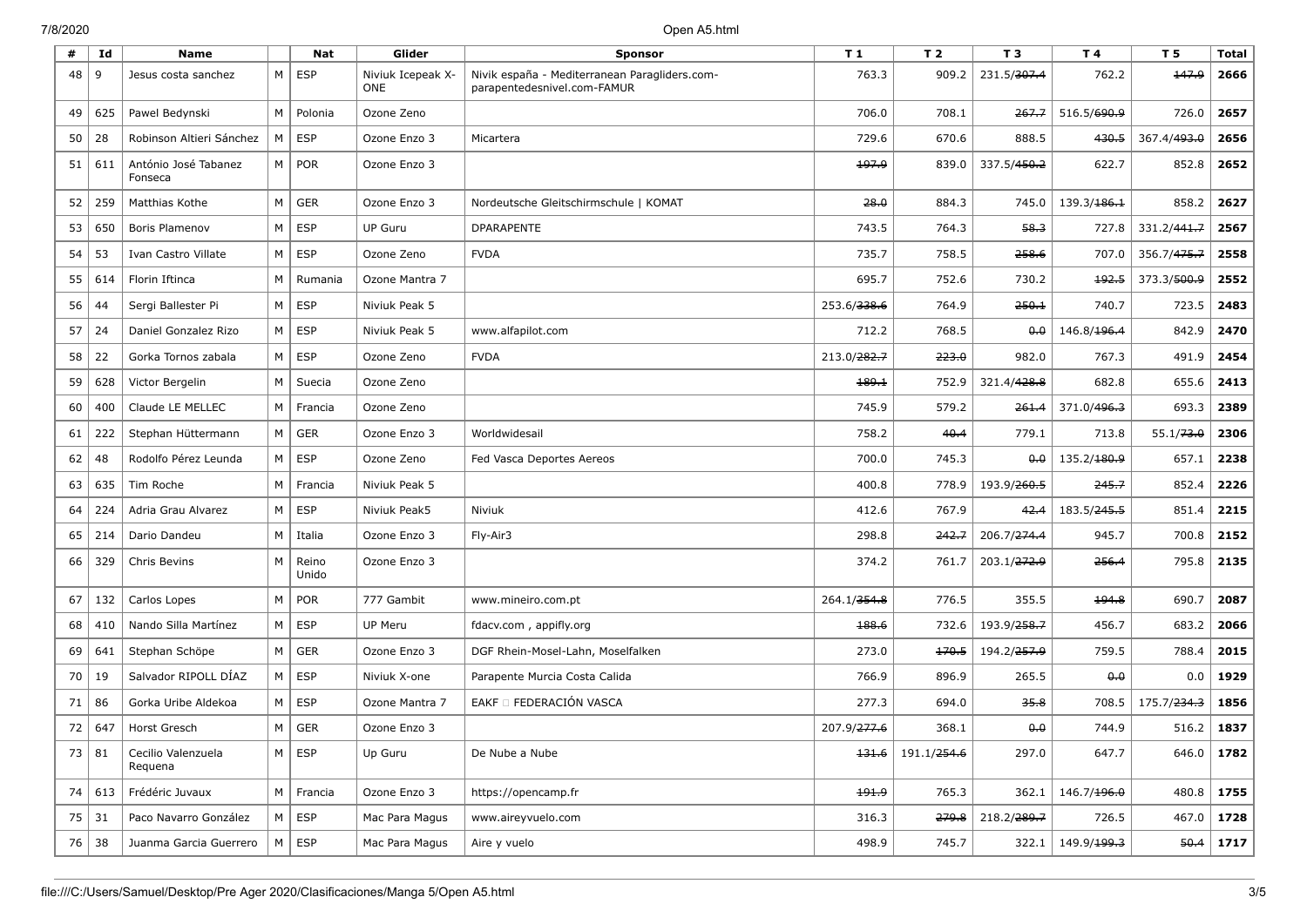| #   | Id  | <b>Name</b>                   |    | Nat            | Glider           | <b>Sponsor</b>                         | T <sub>1</sub>          | T <sub>2</sub>          | T <sub>3</sub>          | T 4                     | T 5                     | <b>Total</b> |
|-----|-----|-------------------------------|----|----------------|------------------|----------------------------------------|-------------------------|-------------------------|-------------------------|-------------------------|-------------------------|--------------|
| 77  | 37  | Juan Maiza Otaño              | M  | <b>ESP</b>     | Gin Leopard      | Federacion Vasca- FVDA                 | 128.1                   | 707.0                   | 91.5/121.5              | 682.5                   | 26.9                    | 1609         |
| 78  | 180 | Prune Delaris                 | F  | Francia        | Ozone Zeno       | Pole espoir vol libre                  | 350.8                   | 244.1                   | 149.1/200.3             | 177.3                   | 853.7                   | 1598         |
| 79  | 79  | Antonio Ramos Moyano          | M  | <b>ESP</b>     | Gin Puma         | T.royo arilla, tenapark, iparapente    | 265.3                   | 175.4                   | 196.0/260.3             | 456.4                   | 477.3                   | 1395         |
| 80  | 51  | Virgilio Ortiz Martín         | M  | <b>ESP</b>     | Ozone Zeno       | Vinos Fortis Montaraz                  | 198.4                   | 515.6                   | 203.7/ <del>271.8</del> | 279.9                   | 305.3                   | 1305         |
| 81  | 317 | Miguel Angel Pifarré Boix     | M  | <b>ESP</b>     | Ozone Zeno       | Ager Aventura't                        | 389.8                   | 30.3                    | 196.9/ <del>261.5</del> | 295.8                   | 419.2                   | 1302         |
| 82  | 88  | Gabriel Cañada<br>Estébanez   | M  | <b>ESP</b>     | Windtech Duster  | Windtech Paragliders                   | 0.0                     | 491.6                   | 261.1                   | 142.1/ <del>189.9</del> | 370.4                   | 1265         |
| 83  | 156 | Albert Pol Font               | M  | <b>ESP</b>     | Niviuk Ikuma     |                                        | 277.3                   | 397.2                   | 156.0/ <del>207.2</del> | 217.5                   | 109.4                   | 1048         |
| 84  | 302 | Kalin Kostadinov              | M  | <b>BUL</b>     | Niviuk Artik 5   | SlyNomad Bulgaria, GreenPeace Bulgaria | 148.9                   | 231.0                   | 264.0                   | 416.0                   | 115.8/ <del>154.3</del> | 1027         |
| 85  | 178 | Eva Vinuesa Prieto            | F. | <b>ESP</b>     | Ozone Rush 5     |                                        | 119.6/ <del>158.7</del> | 385.3                   | 244.5                   | 239.8                   | 66.4                    | 989          |
| 86  | 97  | Vallés Milla Pere             | M  | <b>ESP</b>     | UP Meru          |                                        | 357.1                   | 232.2                   | 232.1                   | 147.2/ <del>195.8</del> | 133.8                   | 969          |
| 87  | 112 | Miguel<br>VILLARTA MARTINEZ   | M  | <b>ESP</b>     | Skywalk Cayenne  | FAMILIA VILLARTA                       | 462.5                   | 166.0                   | 119.8/ <del>159.1</del> | 196.8                   | $+24.1$                 | 945          |
| 88  | 646 | Dawid Krajewski               | M  | Polonia        | UP Summit XC 4   |                                        | 185.3                   | 187.4                   | 119.3/ <del>160.3</del> | 0.0                     | 421.0                   | 913          |
| 89  | 103 | Chechu Martinez Rojano        | M  | <b>ESP</b>     | Skywalk Spice    | RODEO STAR_FGT                         | 132.7                   | 139.5/ <del>185.9</del> | 243.6                   | 240.6                   | 251.9                   | 876          |
| 90  | 306 | Gadi Wolff                    | M  | GER            | <b>BGD Lynix</b> |                                        | 149.3                   | 151.3                   | $\theta$ . $\theta$     | 101.5/ <del>135.7</del> | 408.3                   | 810          |
| 91  | 603 | Lambert Sandy                 | F  | <b>FRA</b>     | Gin Leopard      |                                        | 481.5                   | 22.9                    | 284.4                   | 11.8/15.7               | 14.8                    | 801          |
| 92  | 637 | ricardo raats                 | M  | <b>EST</b>     | Ozone Mantra 7   |                                        | 152.1                   | 211.5                   | 272.5                   | 113.5/ <del>151.7</del> | 200.9                   | 798          |
| 93  | 638 | Ricardo Mota Leite            | M  | Portugal       | Ozone Mantra 6   | AbouaAboua                             | 113.8/ <del>151.0</del> | 171.2                   | 240.8                   | 257.9                   | 132.1                   | 784          |
| 94  | 115 | Jordi Roset Ilobet            | M  | <b>ESP</b>     | Ozone Alpina 3   |                                        | 103.4/ <del>138.0</del> | 171.3                   | 59.9                    | 288.8                   | 206.0                   | 770          |
| 95  | 266 | Fernando ACEITUNO             | M  | <b>ESP</b>     | Niviuk Artik 5   |                                        | 129.6                   | 273.4                   | 44.3                    | 296.4                   | 51.1/68.1               | 751          |
| 96  | 204 | Ana Maria Sancho<br>Frisuelos | F  | <b>ESP</b>     | Dudek Airlight   | www.monteholiday.com                   | 62.8                    | 201.4                   | 85.2/ <del>113.6</del>  | 177.3                   | 251.4                   | 715          |
| 97  | 322 | Fermin Montaner Morant        | M  | <b>ESP</b>     | Nova Sector      | montaner.de                            | 157.8                   | 101.6/134.7             | 211.2                   | 162.1                   | 111.4                   | 633          |
| 98  | 326 | Juan Luis Morales<br>Gómez    | M  | <b>ESP</b>     | Nova Sector      |                                        | 127.6                   | 168.5                   | 0.0                     | 191.7                   | 82.0/109.3              | 570          |
| 99  | 94  | Nani Pons                     | M  | <b>ESP</b>     | Niviuk Artik 5   |                                        | 34.3                    | 171.1                   | 0.0                     | 180.9                   | 0.0                     | 386          |
| 100 | 615 | <b>Harriet Short</b>          | F. | Reino<br>Unido | Ozone Alpina 3   |                                        | 33.6                    | 164.9                   | 0.0                     | 11.7/15.7               | 63.2                    | 273          |
| 101 | 282 | David Zapata                  | M  | <b>ESP</b>     | Ozone Swift      |                                        | 19.0                    | 17.2/22.9               | 28.3                    | 106.7                   | 73.9                    | 226          |
| 102 | 612 | Håkan Lindqvist               | M  | Suecia         | Ozone Zeno       |                                        | 198.2                   | 0.0                     | 0.0                     | 0.0                     | 0.0                     | 198          |
| 103 | 633 | Katarzyna Grajoszek           | F. | POL            | UP Mana          |                                        | 70.3                    | 17.2/ <del>22.9</del>   | 0.0                     | 40.0                    | 39.7                    | 167          |
| 104 | 21  | Mario Arque Domingo           | М  | <b>ESP</b>     | Macpara Magus    | revista Parapente / Perfils            | 28.0                    | 0.0                     | 0.0                     | 0.0                     | 0.0                     | 28           |